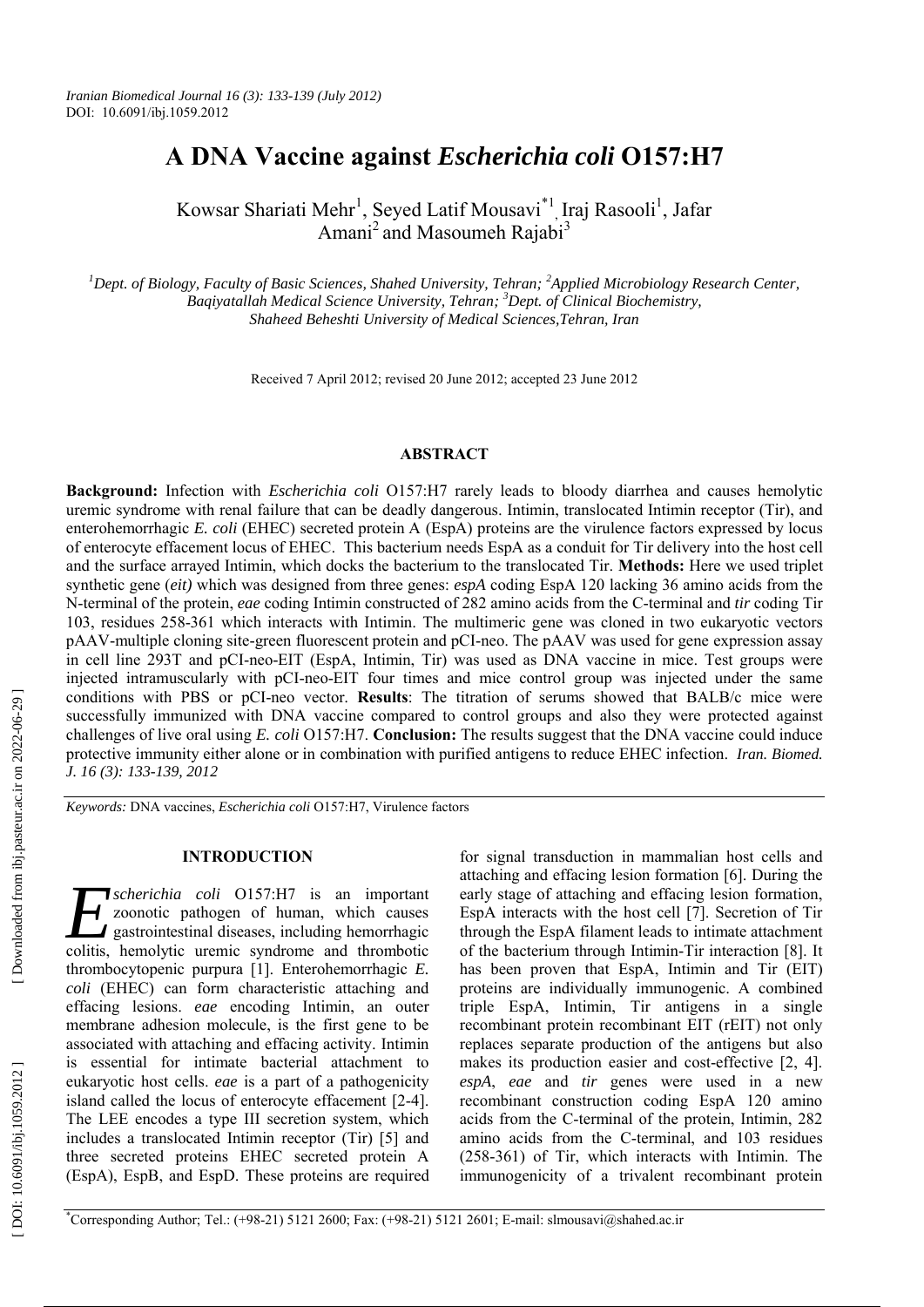(EIT) coded by this synthetic gene has already been proved [2, 4, 9]. DNA-based vaccines beside having benefits of conventional vaccines possess additional advantages, including ease of construction, stability, low cost, the long-lived responses, safer than live attenuated bacteria [10], ability to induce both humoral and cellular immune responses [11], and have no problems as exist in recombinant protein vaccines [12- 14]. Plasmid DNA was successfully used as vaccine when injected intramuscularly in mouse without need for a special delivery system [11, 14-16]. However, researches work on DNA vaccine optimization and an appropriate choice of plasmid vector still remains an important strategy in this field [15].

Several approaches have been designed to improve DNA vaccines against *E. coli* disease. Alves *et al.* [17] generated a protective immune response against enterotoxigenic *E. coli* by producing antibodies to block the colonization factor antigen/I-mediated binding of entero-toxigenic *E. coli*. They showed that DNA vaccine could prevent attachment of colonization factor antigen/I fimbriae bacteria [17]. A DNA vaccine was tested in BALB/c mice to induce antibodies against the non-immunogenic heat-stable enterotoxin heat-stable toxin from *E. coli*. heat-stable toxin specific antibodies could be detected after plasmid injections, but it is capable of inducing low levels of neutralizing antibodies [18]. Immunization trials were carried out against Stx2 co-expressed with granulocytemacrophage colony-stimulating factor. The data showed systemic Stx-specific antibody responses targeting both A and B subunits of the native Stx2 [19].

Bouzari *et al.* [20] applied the DNA immunization approach to elucidate the possible protective role of the adhesions factors of diarrheagenic *E. coli*. They immunized BALB/c mice with three different modes of vaccination, i.e. DNA/DNA, DNA/Protein, or protein/ protein of aggregative adherence factors, AAF/I or AAF/II of enteroaggregative *E. coli*, respectively. AAF/I and AAF/II in DNA/DNA mode could not induce the immune response. However, the DNA/protein and protein/protein approach immunezation of AAF/I significantly induced total IgG level [20].

We have already reported the humeral immunegenicity of a trivalent recombinant protein, the virulence factors of *E. coli* O157:H7 [4]. The present work was designed to assess gene expression of the virulence factors as a trivalent recombinant DNA on mammalian cells growing *in vitro*. The humeral immunogenicity playing a major role in protection and challenge of the construct as a DNA vaccine was also assayed in mice.

## **MATERIALS AND METHODS**

*Bacterial strains, plasmids and media. E. coli* O157:H7 was obtained from reference laboratory, Booali Hospital (ATCC 35218), Tehran. Plasmid pCIneo and pAAV-MCS (multiple cloning site) were obtained from Novagen and Invitrogen (both from USA), respectively. *E. coli* DH5α was procured from Pasteur Institute of Iran. All *E. coli* strains were grown in Luria Bertani (LB) broth at 37 C. Medium was supplemented with Ampicillin (Sigma,  $80 \mu g/ml$ ) when required. *E. coli* isolates were stored at -70°C in 20% glycerol.

*Synthesis of chimeric gene and construction of DNA vector.* The amino acid sequences of EspA, Intimin and Tir were back-translated using the codon preference of eukaryotic cells. The resulting artificial open reading frame were assembled with fusion linker and its mRNA and 3D structure were analyzed as described previously [9]. The *Eco*RI and *Sal*I sites were introduced at the 5<sup>'</sup> ends of forward, 5-TCTAAGAATTCGCCACCATGGCTGAT ATG-3, and reverse primer 5-ATATCTGTCGACAAG CTCATCCTTTCCAG-3, respectively. pCI-neo and pAAV-MCS-GFP (green fluorescent protein) plasmids were digested with *Eco*RI and *Sal*I. The DNA fragment was ligated to both vectors and transformed to *E. coli* DH5 $α$  [21]. After cloning, the sequencing was carried out and the original sequence was confirmed. Largescale purification of cloned plasmids for immunization trials was carried out by Plasmid Midi Extraction Kit (Bioneer, Korea).

*Expression and purification of recombinant EIT protein.* The synthetic *eit* gene was expressed in *E. coli* BL21DE3 with the  $6\times$  His tag in the N-terminal and the purification was performed under native condition. SDS-PAGE analysis verified the presence of 61.6 kDa rEIT protein as previously reported [4].

*In vitro gene transfection and expression.* Human embryonic kidney cell line (293T, obtained from Cell line bank, Pasture Institute of Iran) was grown in DMEM. Media (2 ml) consisting of 200,000 cells was poured in each plate and was incubated for 24 h. Transfection was performed by the lipofection method using Lipofectamine (Invitrogen, USA). Briefly, 4 µg DNA plus 250 µl DMEM serum medium and 10 µl Lipofectamine plus 250 µl DMEM serum medium were incubated in different tubes at room temperature for 5 min. The tubes were then mixed and incubated at room temperature for 20 min. The mixed solution was added to 6-well plates and cultured at 37ºC for 6 h.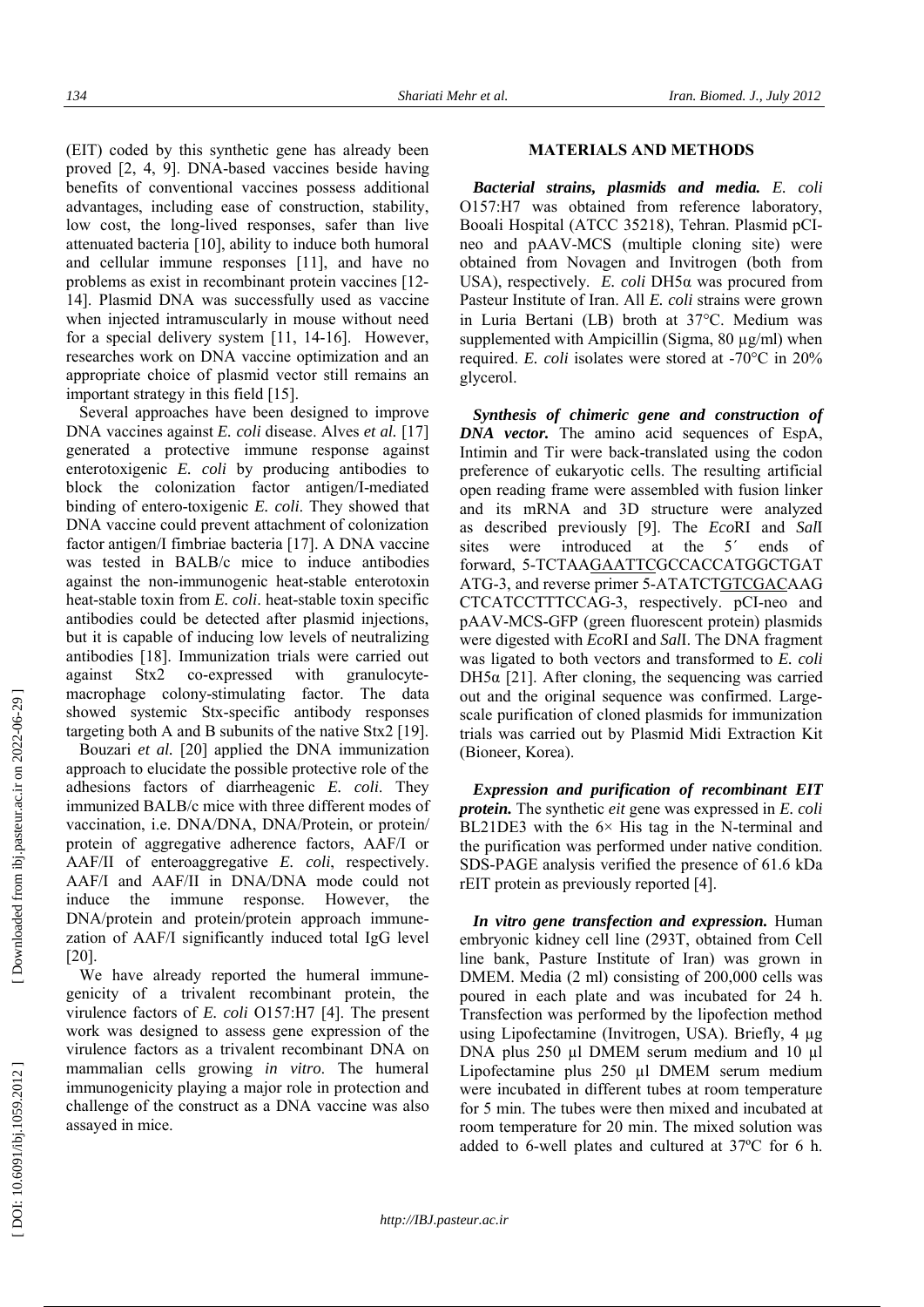RPMI was then added and transfected cells were cultured at 37 C for an additional 72 h.

*Fluorescent microscopy.* The expression of GFP fused to EIT was observed under a fluorescent microscope (Inverso TC100, UK). 6-well plates were placed under the microscope and 293T cell line was viewed through G-filter for GFP fluorescence. Images were captured by a digital camera (Sony, cyber-shot DSC-H50, Japan).

*Animal immunization.* Four-week-old female BALB/c mice (Pasteur Institute of Iran) were divided into 3 test and 2 control groups. Test groups included: 1) pCI-neo-EIT, 2) combination of pCI-neo-EIT and purified recombinant protein (rEIT) [22] and 3) purified recombinant protein (rEIT) [4]. Each mouse in the  $1<sup>st</sup>$  test group was injected intramuscularly with 50 µg of pCI-neo-EIT for four times at intervals of 0, 14, 21, 28 days without any adjuvant. The  $2<sup>th</sup>$  test group was injected prime boost of purified EIT protein followed with 50 µg intramuscular injection of pCIneo-EIT for three times without using any adjuvant. Mice in the  $3<sup>rd</sup>$  group were injected subcutaneously with 5 µg of the recombinant protein (EIT) plus complete Freund's adjuvant on day 0 and the same dose using incomplete Freund's adjuvant on days 14 and 28 as the booster doses. Control groups were received PBS or pCI-neo vector only. Blood samples were collected from the mice after the third and fourth injection. The collected sera before third, fourth, and after fourth injections were assessed for rEIT-specific IgG by ELISA method and then stored at -20 C for further studies.

*Determination of serum IgG antibody responses against DNA Vaccine.* Specific antibody responses were determined by ELISA. Polystyrene 96-well plates (Nunc, Denmark) were coated with 2 µg of rEIT protein [4] in coating buffer  $(1.9 \text{ g } Na<sub>2</sub>CO<sub>3</sub>, 2.93 \text{ g})$ NaHCO<sub>3</sub>, 0.2 g NaN<sub>3</sub>, up to 1 L H<sub>2</sub>O, pH 9.8) at 4<sup>o</sup>C overnight. The plates were washed three times in PBS containing 0.05% Tween 20 (PBST) and the nonspecific sites were blocked with 3% gelatin in PBST. After 1 h incubation at 37 C and repeated washing, mouse serum samples of control and  $1<sup>st</sup>$  test groups were serially diluted (from 1:10 to 1:1,280) in PBST and those of  $2^{rd}$  and  $3^{th}$  test groups were serially diluted (from  $1:200$  to  $1:51,200$ ) in PBST. They were then added to the ELISA plates and incubated at 37 C for 45 min. The plates were washed three times in PBST and horseradish peroxidase goat anti-mouse IgG (1:2,000 in PBST, Sigma, USA) was added to the ELISA plates. Plates were incubated at 37 C for 30 min and washed three times in PBST. The wells were

added by 100 µl of O-phenylenediaminedihydrochloride (Sigma, USA) and incubated at room temperature for 15 min. The reaction was stopped with 100 µl of 2 M  $H_2SO_4$  and the  $OD_{492}$  was read on a microplate reader (Bio-Rad, USA).

*Challenging the immunized mice.* To determine that the EIT-specific antibodies in immunized mice sera could reduce or block the colonization and subsequent shedding of *E. coli* O157:H7, the challenge was carried out by feeding  $10^{10}$  bacteria on mice. The mice were challenged two weeks after the last immunization. Prior to the challenges, all groups were given drinking water containing streptomycin sulfate (5 mg/ml) to reduce the normal bacterial flora of the gut [4]. Following one day of treatment with streptomycin, mice were fasted overnight, and were then fed with 10<sup>10</sup> colony forming units (CFU) of *E. coli* O157:H7 (ATCC: 35218) suspended in 100 µl of LB broth. The individually housed animals had access to food and water. Every group was divided into two sets. The fecal samples from each set were collected at alternate days for two weeks. *E. coli* O157:H7 fecal shedding was monitored by adding approximately 0.1 g of feces to 1 ml of LB broth, followed by incubation at room temperature for 2-4 h to allow the fecal pellets to soften. The mixture was then vortexed until the pellets were no longer visible. Serial dilutions of the supernatants were plated onto sorbitol MacConkey agar plates containing tellurite. Plates were incubated at 37 C overnight and *E. coli* O157:H7 colonies were enumerated.

*Statistical analysis.* All experiments were assayed triple independently and analyses performed using Microsoft EXCEL 2007. ANOVA test was used to compare antibody responses between immunized and control mice groups. Evaluation and diagnosis of differences in EHEC colonization inhibition on intestinal epithelium surface of mice were also performed with ANOVA test. *P*<0.05 was considered statistically significant.

#### **RESULTS**

*Subcloning of the eit synthetic gene in pCI-neo and pAAV-MCS-GFP.* A number of 120 amino acids from C-terminal of EspA, the Tir-binding carboxy terminal of Intimin (282 amino acids) and Tir fragment interacting with Intimin (residues 258 to 361) were selected. The elicited sequence was analyzed by bioinformatics software described previously [9]. Finally, *eit* gene was synthesized and successfully inserted in MCS of the vectors between *Eco*RI and *Sal*I restriction sites (Fig. 1).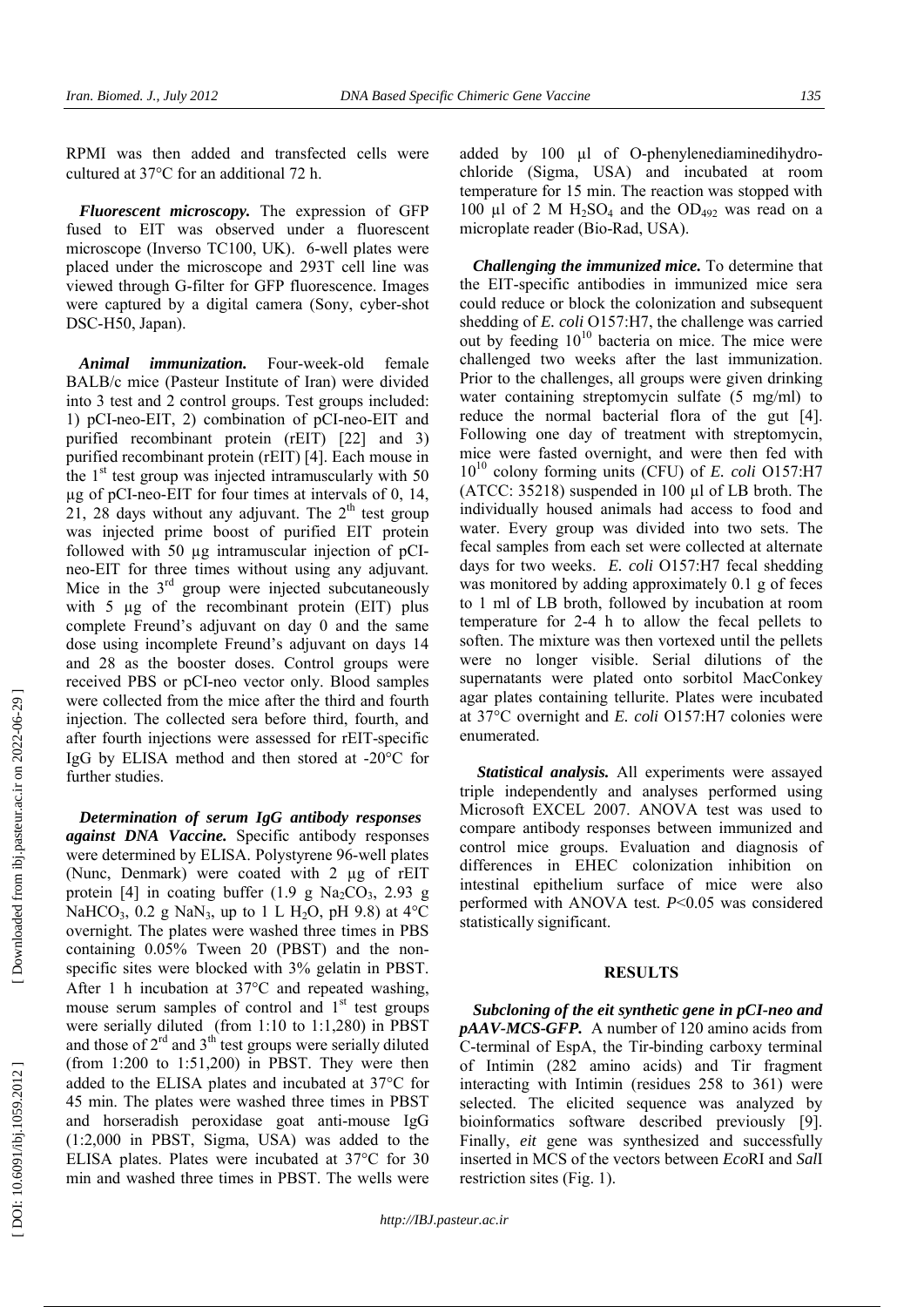

**Fig. 1.** Map of pAAV-MCS and pCI-neo vectors. In the pAAV-MCS, *gfp* gene was cloned between *Bgl*II and *Hind*III and the *eit* gene was inserted between *Eco*RI and *Sal*I restriction sites **(A)**. In the pCI-neo vector, the *eit* gene was inserted between *Eco*RI and *Sal*I restriction enzymes **(B)** .

*rEIT-GFP protein under Fluorescence microscope.*  For verification of *eit* gene expression in pAAV-EIT-GFP, the construct was transformed into 293T cell line. The expression of EIT-GFP in 293T cell line was observed under a fluorescence microscope indicating correct codon frame of cloned genes and evidence for *eit* gene expression in vector (Fig. 2).

*Mice immunization.* For immunization procedure, three test groups were designed as: pCI- neo-EIT, combination of pCI-neo-EIT with purified rEIT and rEIT alone. Mice immunized intramuscularly with pCIneo-EIT DNA vaccine showed significant EIT-specific IgG antibodies. The anti-EIT IgG antibody titer was significantly higher than the control groups up to 1:1,280 dilutions (Fig. 3). Immunization with pCI-neo-EIT DNA vaccine plus a booster of extracted protein rEIT showed efficient EIT-specific IgG antibodies and the anti-EIT IgG antibody titer was significant till 1:51,200 dilutions. Comparing to mice immunized subcutaneously with purified rEIT protein, which had a considerable anti-EIT IgG antibody titer ( *P*<0.05), the results obtained here are significant (Fig. 4).

*Challenging immunized mice with E. coli O157:H7.*  In order to determine that the EIT-specific antibodies in immunized mice sera could prevent the *E. coli*  O157:H7 shedding in feces, three immunized and two control groups were infected orally with  $10^{10}$  CFU of *E. coli* O157:H7. Shedding of the organism was monitored in feces as described under "Challenging the immunized mice" of methodology. Non-immunized control mice shed high levels of *E. coli* O157:H7  $(10<sup>8</sup> CFU)$  over the two-week sampling period whereas shedding of immunized mice declined gradually and diminished completely after 14 days [4] (Fig. 5).

# **DISCUSSION**

Researchers have actively been working to develop safe effective vaccines to lower the worldwide incidence of *E. coli* infection [1]. In 2007, the Canadian Biopharmaceutical Company Bioniche announced the development of a cattle-based vaccine (www.ctv.ca., www.cnxmarketlink.com) [23]. Gene cloning in a eukaryotic plasmid as a DNA vaccine is a new and promising approach that can induce both humoral and cellular immune responses [11]. In this



**Fig. 2.** Expression of rEIT-GFP in 293T cell line. Transfected cells with pAAV-EIT-GFP vector demonstrated green fluorescence light under a fluorescence microscope. Since *eit* is cloned upstream of GFP, the appearance of green fluorescence is evidence for expression of *eit* .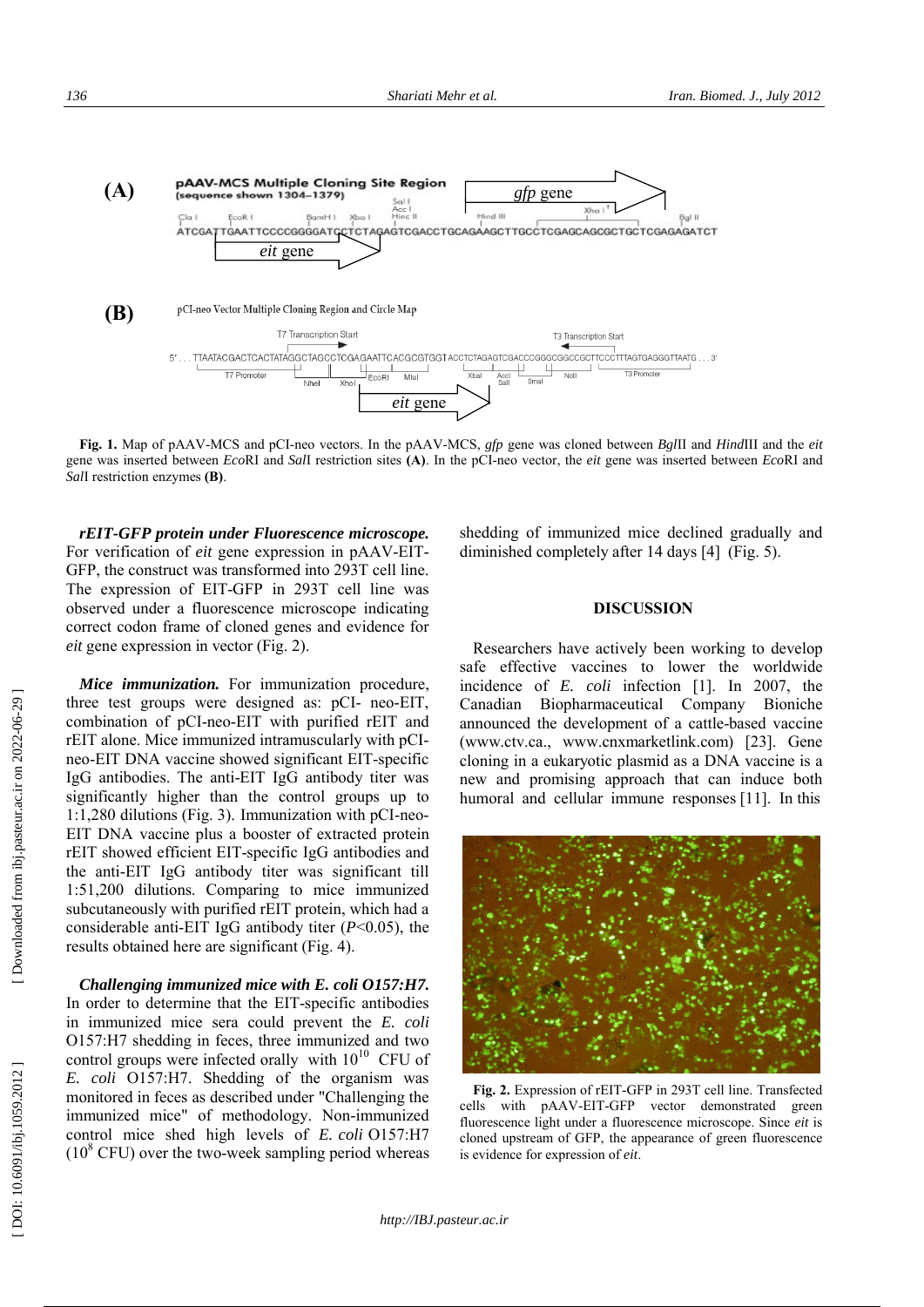

**Fig. 3.** EIT-specific serum IgG following intramuscular and subcutaneous immunization. Test mice were injected with pCI-neo-EIT **(A)**, pCI-neo-EIT plus protein **(B)** and rEIT protein **(C)**. Protein was injected using complete and incomplete Freund's adjuvants, while the construct as DNA vaccine was administered without adjuvant. Immunizations were performed four times within eight weeks. The sera were collected before each injection and assessed for rEIT-specific IgG by ELISA method. Non-immunized mice sera injected with PBS and pCI-neo were used as control.

work, DNA-based vaccines were developed against *E. coli* O157:H7 infection. We attempted to evaluate immunogenicity of a DNA vaccine containing *eit* gene. The chimeric gene was subcloned in pCI-neo vector which is suitable for DNA vaccine. Cloning of pAAV-MCS-GFP vector was verified by *eit* gene expression in 293 T cell line. Transfection of 293T cells by pAAV-EIT-GFP demonstrated that EIT-GFP was expressed (Fig. 2). When developing as monolayer, the cell line was transfected with pAAV-EIT-GFP. Mice serum showed IgG antibodies specific for EIT followed by induction with intramuscular injection. The IgG ratios obtained from pCI-neo-EIT DNA vaccine was higher than the control groups. Plasmid



**Fig.4.** Comparison of subcutaneous and intramuscular immunization of rEIT and pCI-neo-EIT DNA vaccine with rEIT booster, respectively. Anti-EIT IgG antibody titer was clearly significant ( *P*<0.05) till 1:51,200 dilutions.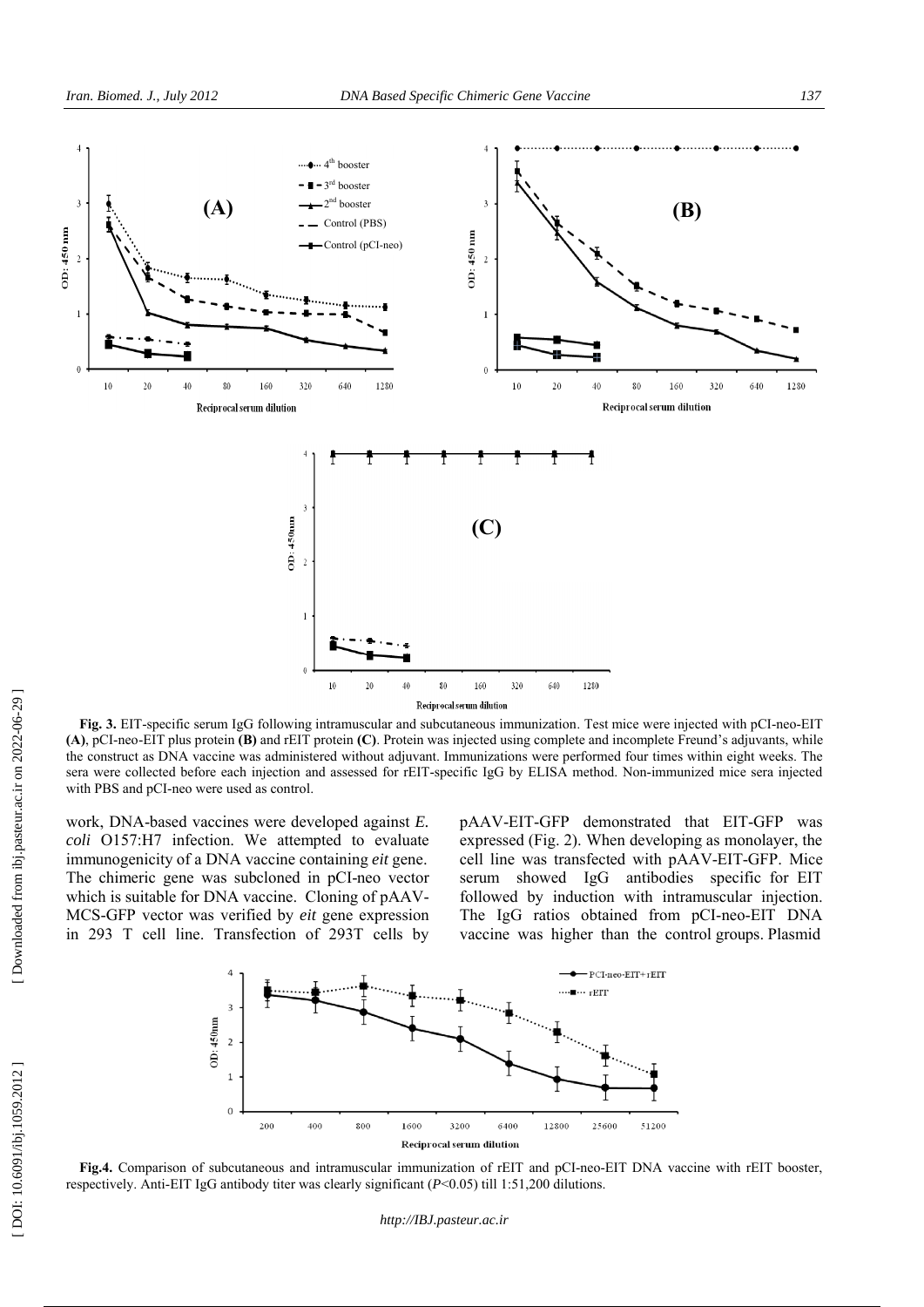

Fig. 5. *E. coli* O157:H7 shedding following intramuscular administration in mice. Test groups were orally fed with  $10^{10}$  *E. coli* O157:H7 and shedding was monitored every alternate day for two weeks. Differences were considered to be significant if *P*<0.05. The limit of detection for plating was 100 CFU/100 mg fecal samples ( *P*<0.05).

injection through intramuscular route predominantly leads to the transfection of myocytes. Dendritic cells likely take part in immune priming presumably by migrating to the site of DNA inoculation in response to post-vaccination inflammatory or chemotactic signals [10]. Minimal effect induced by DNA vaccine plasmids with different numbers of CpG motifs has been reported on the humoral immune response [24].

Therefore, contrary to the documented immune stimulatory effect of synthetic and single stranded DNA, more controversy is seen in the effect of plasmid DNA. In the present work, large amounts of DNA were used in intramuscular immunization with no prior treatment or adjuvant addition in order to achieve maximal immune response. The resulting effect of *in vivo* DNA vaccination measured was significantly high (Fig. 3). The results suggest possibility of DNA vaccine longevity and its functioning as an adjuvant. Our findings suggest that the combined treatment of recombinant DNA and protein could be used as an efficient vaccine strategy. Efficacy of prime boost in DNA vaccine optimization has been well documented [10, 25]. Serum titration results from mice injected with pCI-neo-EIT DNA alone without any adjuvant or prime booster were significantly different from those of control groups. The mice injected with combination of pCI-neo-EIT DNA and rEIT protein without adjuvant showed a significant antibody titer (Fig. 4).

Our data indicate that the different DNA vaccination methods results different specific antibody responses. A previous study also showed different antibody responses with different DNA vaccination methods [20]. Since DNA vaccine generates only modest immune responses [25], combination approaches were used to circumvent this limitation. Prime-boost regimens were promising in elicitation of greater immune response in humans which could be attributed to the exploitation of the ability of the immune system to generate a large number of secondary antigenspecific T cells [10, 25]. Considerable reduction in bacterial shedding in immunized groups has been shown in Figure 5. The results depicted that pCI-neo-EIT vaccine was less effective than the purified rEIT.

In conclusion, the results suggest an alternative protection system against *E. coli* O157:H7. The pCIneo-EIT vaccine vectors expressed EIT component and induced humoral immune responses. Although the potency of the developed system is not as high as that of the recombinant EIT protein, it may still be advantageous with long-lived responses and adjuvant points of view [10].

## **ACKNOWLEDGEMENTS**

This work was supported through a grant (No. 5724) by Basic Sciences Research Centre of Shahed University (Tehran, Iran).

#### **REFERENCES**

- 1. Girard MP, Steele D, Chaignat CL, Kieny MP. A review of vaccine research and development: human enteric infections. *Vaccine.2006 Apr.24(15):2732-50.*
- 2. Amani J, Mousavi SL, Rafati S, Salmanian AH. Immunogenicity of a plant-derived edible chimeric EspA, Intimin and Tir of *Escherichia coli* O157:H7 in mice. *Plant Sci.2011 Apr;180(4):620-7.*
- 3. Moxley RA. *Escherichia coli* 0157:H7: an update on intestinal colonization and virulence mechanisms. *Anim Health Res Rev.2004 Jun;5(1):15-33* .
- 4. Amani J, Salmanian AH, Rafati S, Mousavi SL.